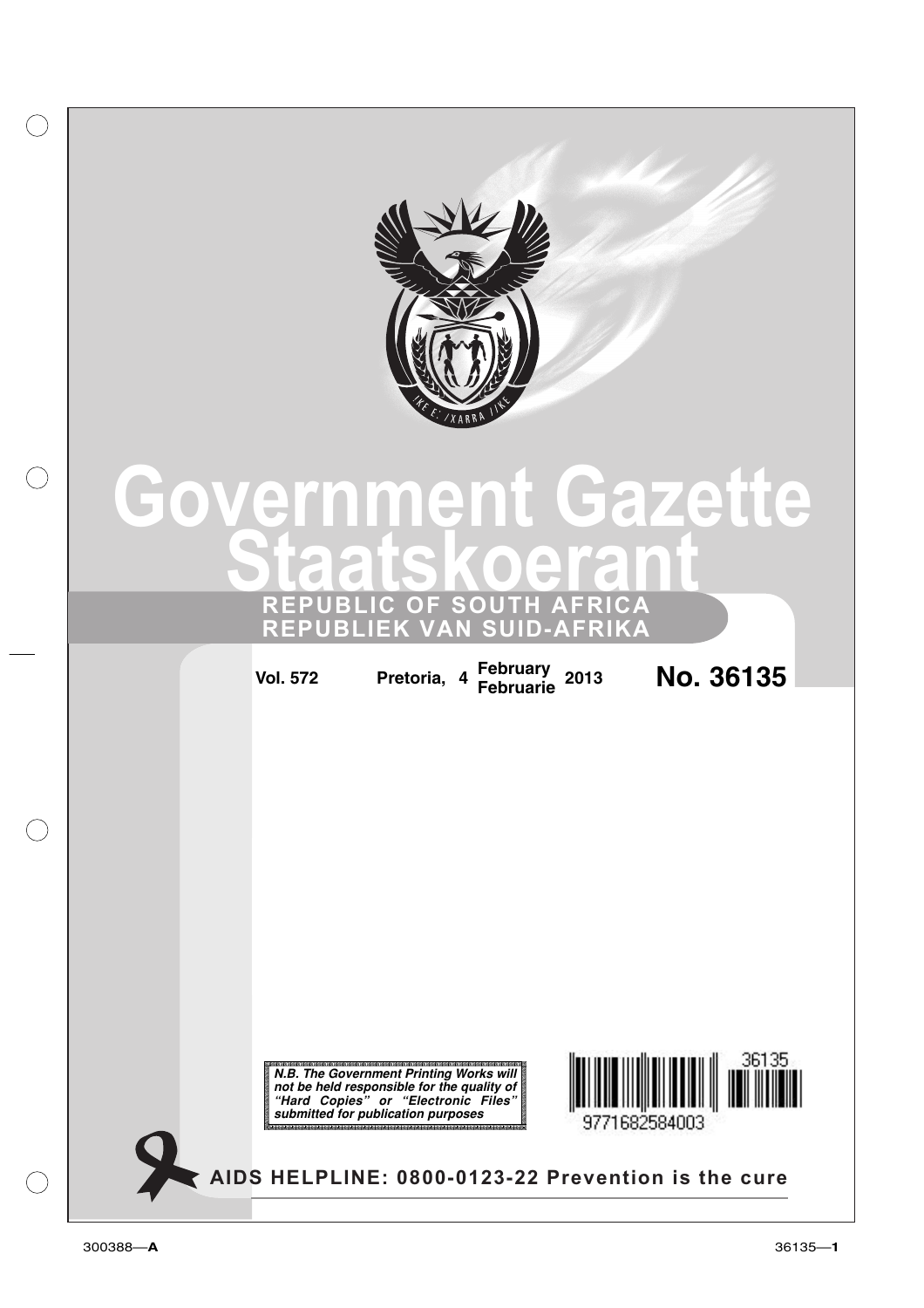## **IMPORTANT NOTICE**

**The Government Printing Works will not be held responsible for faxed documents not received due to errors on the fax machine or faxes received which are unclear or incomplete. Please be advised that an "OK" slip, received from a fax machine, will not be accepted as proof that documents were received by the GPW for printing. If documents are faxed to the GPW it will be the sender's responsibility to phone and confirm that the documents were received in good order.**

**Furthermore the Government Printing Works will also not be held responsible for cancellations and amendments which have not been done on original documents received from clients.**

# **CONTENTS • INHOUD**

**Basic Education, Department of**

Gazette No. Page No.  $\sim$  No.

#### **GOVERNMENT NOTICE**

| Government Notice |                                                                                                                      |  |       |
|-------------------|----------------------------------------------------------------------------------------------------------------------|--|-------|
|                   | 73 National Education Policy Act (27/1996): Invitation for nominations for a chairperson and members to serve on the |  |       |
|                   |                                                                                                                      |  | 36135 |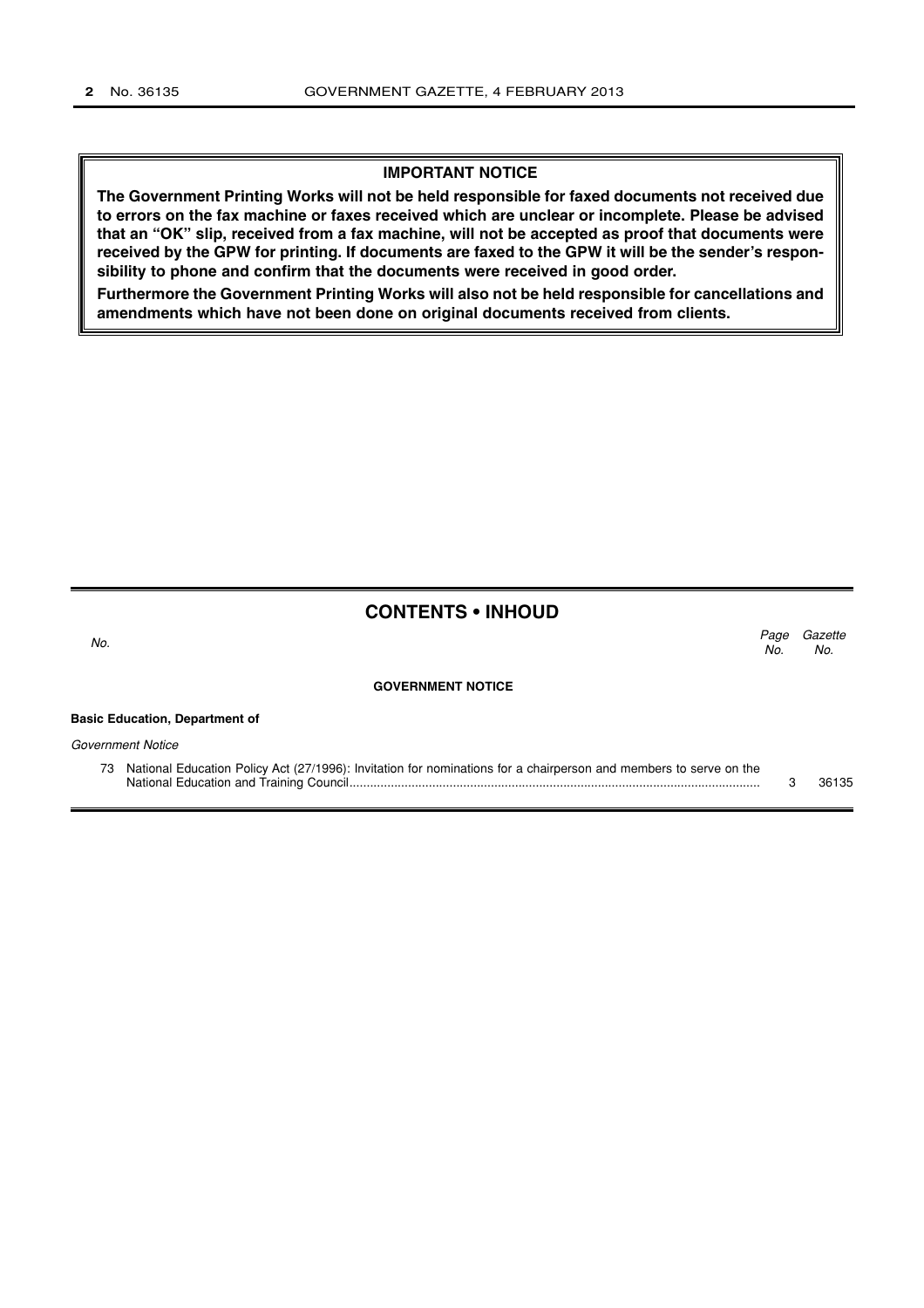# GOVERNMENT NOTICE

# **DEPARTMENT OF BASIC EDUCATION**

**No. 73 4 February 2013**

### NATIONAL EDUCATION POLICY ACT, 1996

### INVITATION FOR NOMINATIONS FOR A CHAIRPERSON AND MEMBERS TO SERVE ON THE NATIONAL EDUCATION AND TRAINING COUNCIL

I, Angie Matsie Motshekga, Minister of Basic Education, in terms of regulation 6(1) of the Establishment of the National Education and Training Council Regulations, read with section 11(1) of the National Education Policy Act, 1996 (Act No. 27 of 1996), hereby invite nominations for the chairperson and members of the National Education and Training Council (NETC).

The NETC was established to advise the Minister on policy for the development of the basic education system and the advancement of an integrated approach to basic education.

The nominations for the membership must take into account the following:

- (a) broad representation of the basic education and training system and related interests;
- (b) thorough knowledge and understanding of basic education and training;
- (c) appreciation of the role of the basic education and training system in reconstruction and development;
- (d) known and attested commitment to the interest of basic education and training;
- (e) representivity of the National Education and Training Council on relevant grounds such as race, gender and disability.

The nominations must be submitted to the Director-General (for the attention of Mr Sihle Mlambo) at  $-$ 

> Private Bag X895 Pretoria 0001

Fax: 012 328 3532 Email: Mlambo.S@dbe.gov.za

Nominations must reach the Department within two months of the date of publication of this Notice.

MOTSHEKGA,MP

MINISTER OF BASIC EDUCATION  $DATE$   $1 + 12.2012$